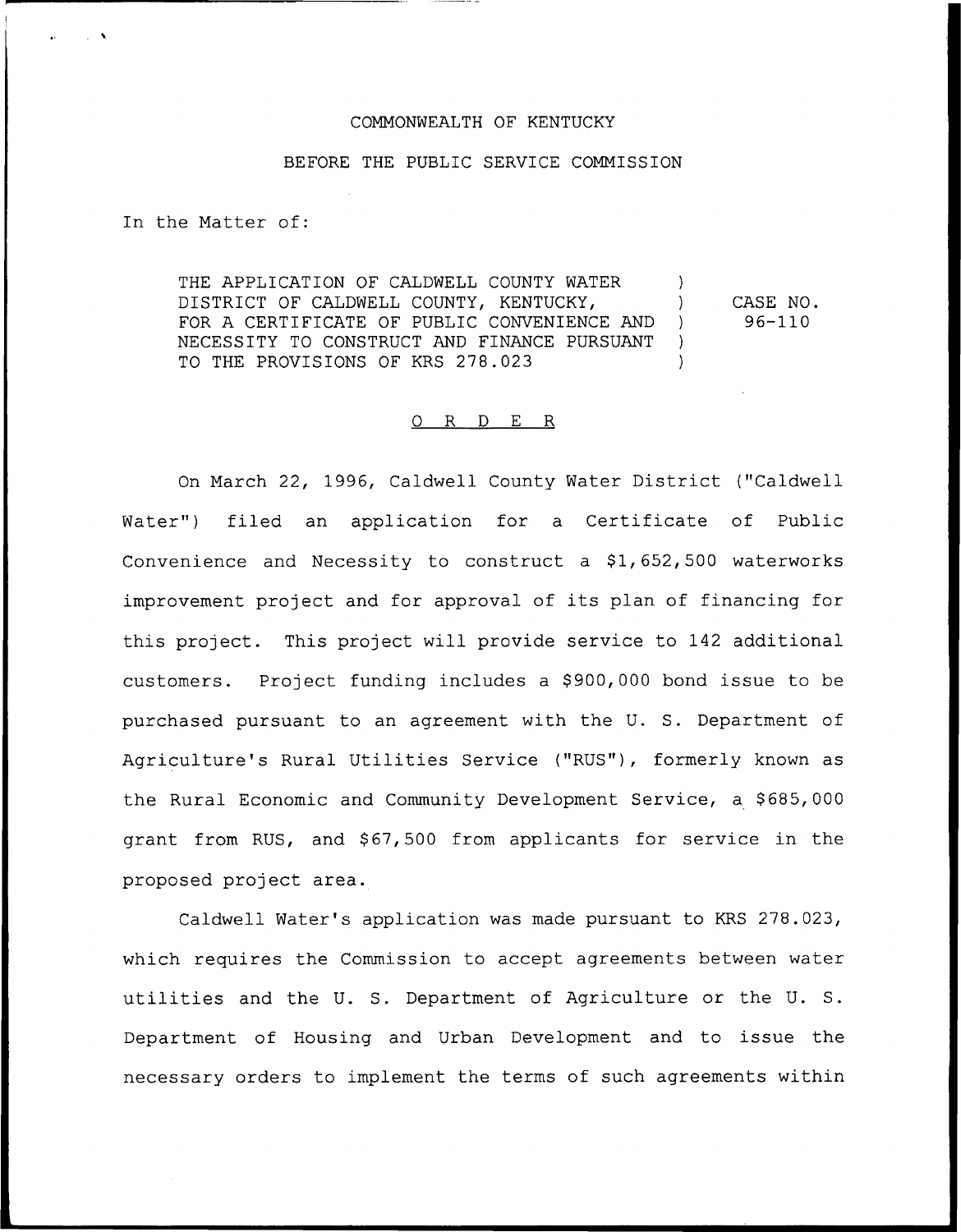30 days of satisfactory completion of the minimum filing requirements. Given that minimum filing requirements were met in this case on March 22, 1996, KRS 278.023 does not grant the Commission any discretionary authority to modify or reject any portion of this agreement.

IT IS THEREFORE ORDERED that:

1. Caldwell Water is hereby granted <sup>a</sup> Certificate of Public Convenience and Necessity for the proposed construction project.

2. Caldwell Water's proposed plan of financing with RUS is accepted.

3. Caldwell Water is authorized to issue bonds not to exceed \$ 1, 652, 500.

4. Caldwell Water shall file <sup>a</sup> copy of the "as-built" drawings and a certified statement that the construction has been satisfactorily completed in accordance with the contract plans and specifications within 60 days of the substantial completion of the construction certificated herein.

5. Caldwell Water shall monitor the adequacies of the expanded water distribution system after construction. If the level of service is inadequate or declining or the pressure to any customer falls outside the requirements of 807 KAR 5:066, Section 5(1), Caldwell Water shall take immediate action to bring the system in compliance with Commission regulations.

 $-2-$